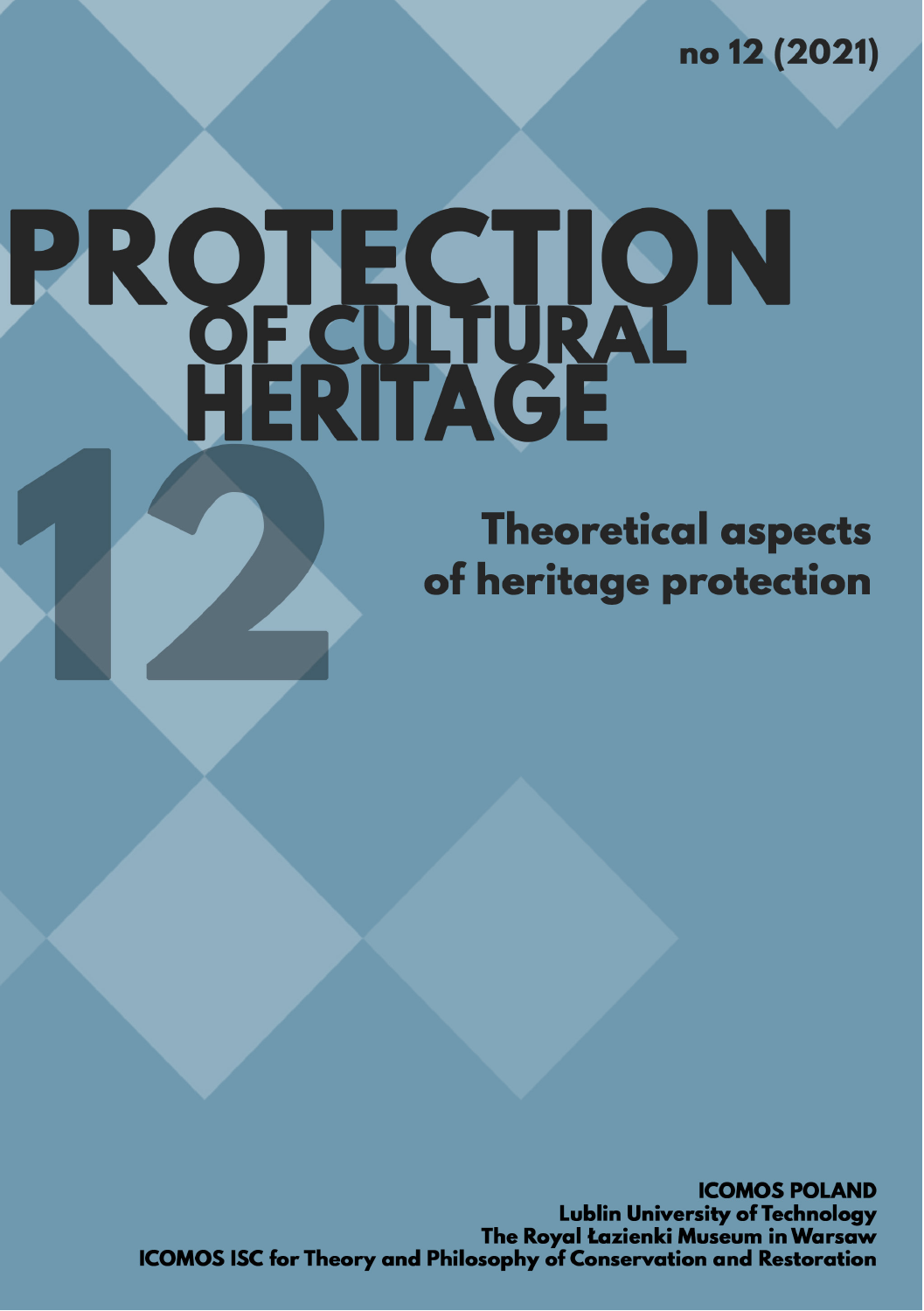**PROTECTION OF CULTURAL HERITAGE** No 12, 2021

# **Theoretical aspects of heritage protection**

ICOMOS - POLAND Lublin University of Technology The Royal Łazienki Museum in Warsaw ICOMOS ISC for Theory and Philosphy of Conservation and Restoration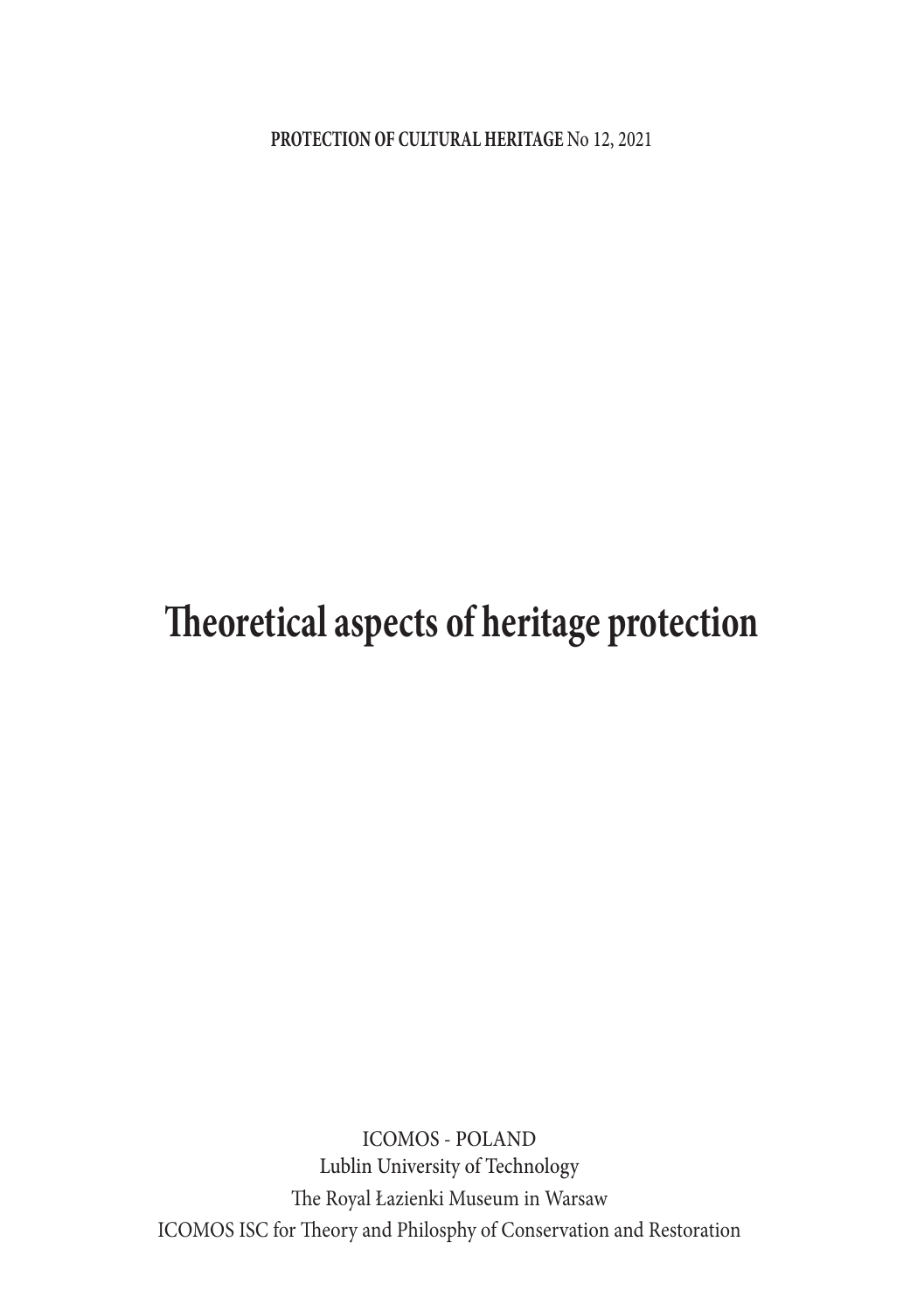### **EDITOR-IN-CHIF**

Bogusław Szmygin

### **EDITORIAL OFFICE**

Katarzyna Pałubska – secretary Katarzyna Jeżyńska

### **ADVISORY BOARD**

Diane Archibald (Vancouver/Canada) Ádám Arnóth (Budapest/Hungary) Calogero Bellanca (Rome/Italy) Mykoła Bevz (Lviv/Ukraine) Hans Bjønness (Trondheim/Norway) Grzegorz Bukal (Gdansk/Poland) Monika Bogdanowska (Krakow/Poland) Alberto de Capua (Reggio Calabria/Italy) Marcin Gawlicki (Gdansk/Poland) Soraya Genin (Lisbon/Spain) Jorg Haspel (Berlin/Germany) Robert Hirsch (Gdansk/Poland) Martin Horáček (Brno/Czech Republic) Jakub Lewicki (Warsaw/Poland) Jadwiga Łukaszewicz (Torun/Poland) Ewa Łużyniecka (Wroclaw/Poland) Krystyna Kirschke (Wroclaw/Poland) Deirdre McDermott (Dublin/Ireland) Piotr Molski (Warsaw/Poland) Susana Mora Alonso-Munoyerro (Madrid/Spain) Gergely Nagy (Budapest/Hungary) Teresa Patricio (Brussels/Belgium) Ursula Schädler-Saub (Heidelberg/Germany) Bénédicte Selfslagh (Brussels/Belgium) Ruth Liberty Shalev (Hajfa/Israel) Andrzej Siwek (Krakow/Poland) Marko Špikić (Zagreb/Croatia) Giora Solar (Tel Aviv/Israel) Nigel Walter (Cambridge/England)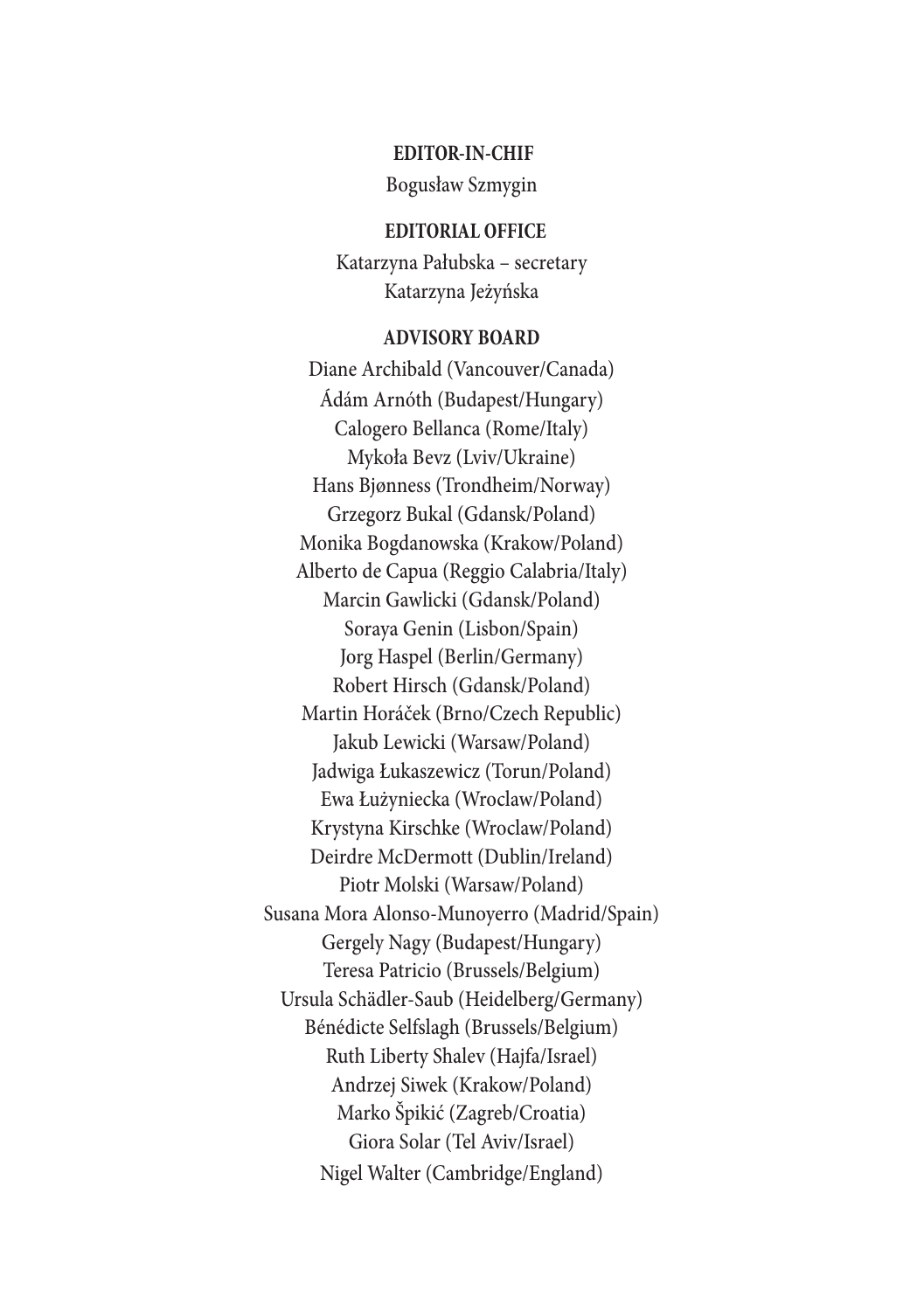### **PUBLISHER**

Polish National Committee of International Council on Monuments and Sites ICOMOS-POLAND Lublin University of Technology

### **CO-PUBLISHERS**

ICOMOS ISC for Theory and Philosphy of Conservation and Restoration The Royal Łazienki Museum in Warsaw The Royal Castle Museum in Warsaw

### **EDITOR AND PUBLISHING OFFICE**

 ICOMOS Poland Łazienki Królewskie in Warsaw – Oberża 00-460 Warsaw, ul. Agrykola 1 czasopismo.icomos@gmail.com hfh.icomos@gmail.com

### **GRAFICAL DESIGN**

Sylwia Chwalana Katarzyna Pałubska

**LAYOUT** Katarzyna Jeżyńska

### **e-ISSN 2543-6422**

The electronic version of the publication prevails: https://ph.pollub.pl/index.php/odk/index